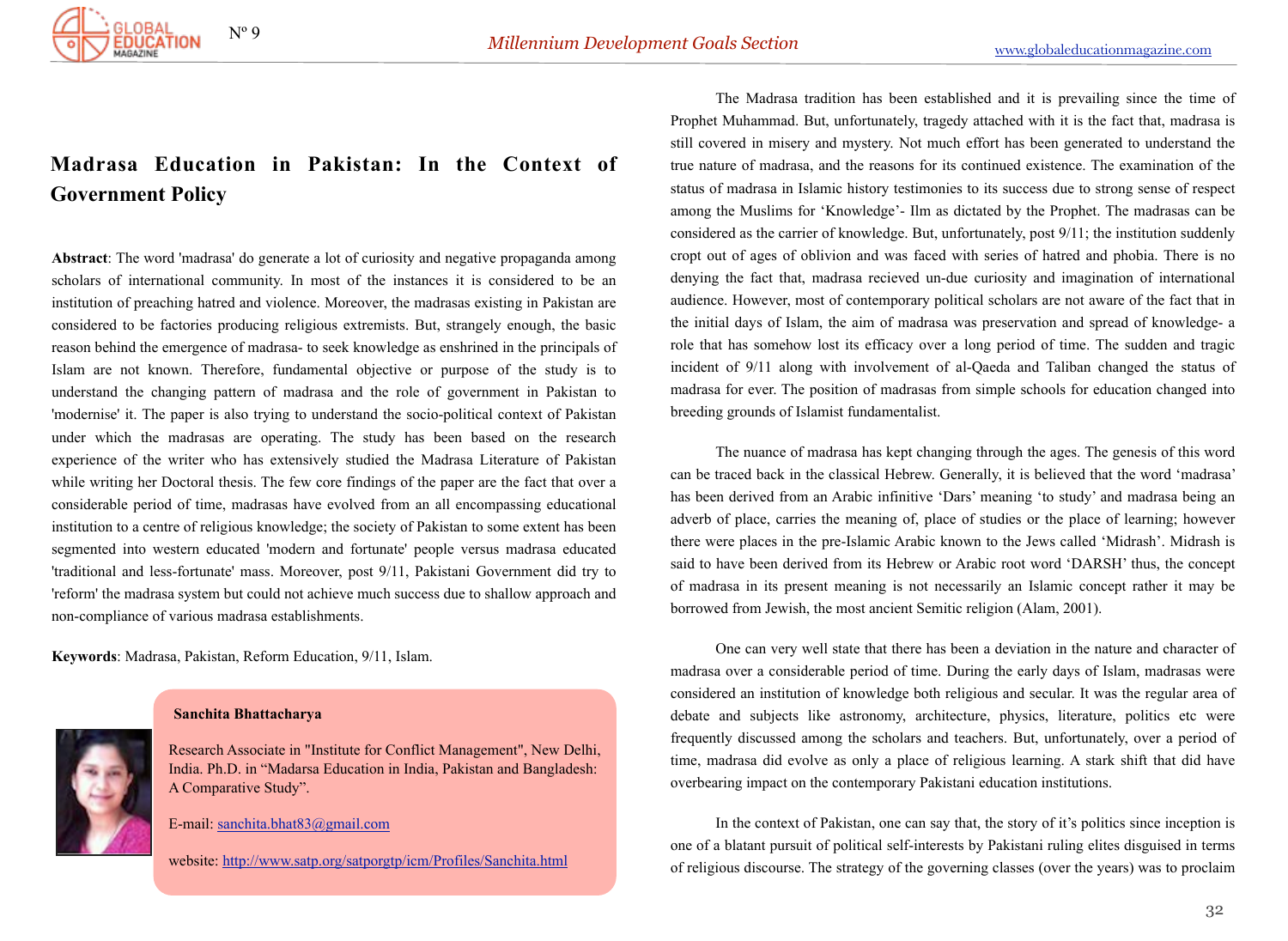

Pakistan an Ideological State based on Islam and not a democracy (Ahmad, 2000). In a country like Pakistan, the element of Islam has a direct impact in shaping the madrasa structure. Islamisation can be simply defined as a process in which 'religion' becomes encompassing and supreme force. Islamisation entails a process of legislative, executive and legal actions through which individuals spend their lives in accordance to the teachings of Islam and take it as a 'code of life' (Aslam, 2003). Islamisation has become more or less synonymous with the politics of regime survival in Pakistan.

 The correlation between Islamisation and madrasa education lies in the fact that they complement as well as supplement each other. Religion being the key aspect of Pakistan's cultural heritage and identity, the educational system (of which madrasa is a constituent unit) carry the responsibility to expand and strengthen the heritage (Kumar, 2007). Islamisation can be considered one of the reasons behind the proliferation of the madrasas in Pakistan. And at the same time, madrasa as an independent unit adds to the progression of Islamisation through its ideology and followers.

 Interestingly, madrasa since time of its emergence has been intrinsically related with state activities, policies and patronage. In the formative period of Islam, madrasas acted as supporters of the Islamdom and played decisive role in aiding the administrative machinery. Therefore, the two entities: madrasas and state have shared common history through ages. Even in the Indian Sub-continent, Muslim rulers established madrasas and also devised new teaching methods, curriculum and educational policies. Before, 1947 with the single existence of India, madrasas played important role in the social structure of the country.

 Being part of the Least Developed Countries (LDC) Pakistan has low education indicators. In the report of 2013, the rank for Pakistan is 146 (UNDP, 2013). In case of Pakistan, the lack of proper educational institutions funded and managed by state as an alternative in rural areas has also intensified popularity of madrasas in society. Besides, the existence of 'Ghost schools' predominantly in the rural areas of Pakistan have also deteriorated the education system of the country. According to the malpractice, schools are registered under the government but, in reality the school building acts as cow-shed or a dilapidated building without a glimpse of regular class-rooms, students or teachers.

 The normal trend in Pakistan is high drop-out rate at every crucial educational stage. Some quit formal education after reaching 5th grade in school. Another section leaves school at 10th grade. And the process continues till the college level. The economic factor also

contributes a lot in this phenomenon. Students are more inclined towards earning a living for their family rather than acquiring formal education. In Pakistan, progress of educational indicators have been hampered by a range of issues like negligible budgetary allocations to education, low literacy and enrolment rates, significantly high dropout rates, and acute regional and gender inequalities (Shaikh, 2006). Compounding the situation are issues of disparity in access and participation 'by social class (the rich versus the poor), are of residence (rural versus urban) and gender' (Zia, 2003). The state itself is the product of such divisive structure as the people involved in politics are from elite and affluent families, not interested or even familiar with actual problems. They do not belong to the deprived lot, therefore are indifferent towards basic requirements.

 As is very evident that since 9/11, madrasa education has been at the vortex of international studies, we shall study the policies as promulgated by the regime of Pervez Musharraf. The approach of the State under Pervez Musharraf saw extensive elaboration of madrasa policy and a shift from Islamisation to Modernisation of the institution. In June 2000, the Pakistani government tried to register every madrasa. Only 4350, about one tenth, agreed to be registered and the rest simply ignored the statute. There was no incentive to register and no punishment if one did not (Singer, 2001).

 However, in August 2001, Government created a Pakistan Madrasa Education Board (PMEB) to establish a network of "model madrasas" and regulate others, promulgated under the Pakistan Madrasa Education Board Ordinance, 2001 (Kronstadt, 2004). The PMEB's mandate was to establish model madrasas and to regulate and approve conditions of existing seminaries on the recommendations of its Academic Council. The PMEB was to grant affiliations to existing madrasas in the private sector also. This affiliation does not require registration but was instead an effort to encourage madrasas to provide both religious and secular education' (ICG Asia Report, 2004). The PMEB's significant achievement so far has been the establishment of three model madrasas, one each in Karachi and Sukkur in Sindh Province and in the federal capital, Islamabad.

 The Education Sector Reform Action Plan was embarked by Musharraf Government. The National Commission for Human Development (NCHD) which took over responsibility for education was also supported by the Government (Commission on Human Rights, 2006). Special attention was paid within key policy formulations, particularly the Education Sector Reforms (ESR) to the reformation of madrasas among the stated ESR goals is bringing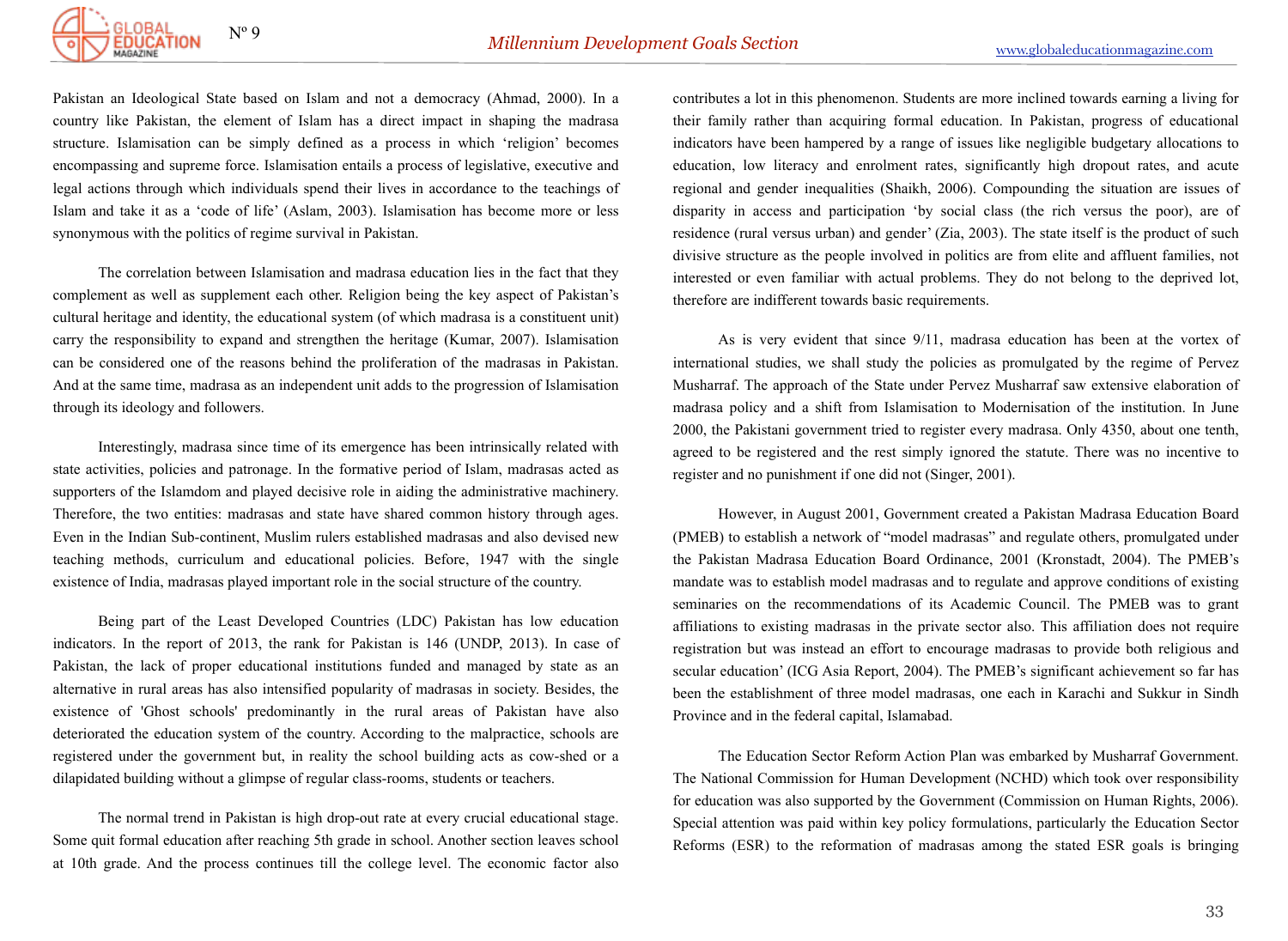

madrasa curriculum into the mainstream of Pakistan's general education system through the inclusion of "secular" subjects such as science (Kronstadt, 2004).

 However, some madrasas do resist registration in favour of more autonomy. In its first Annual report October 2002, the PMEB noted: 'Misunderstandings about the objectives of the Board have resulted in non-cooperation of the heads of madrasas (Government of Pakistan 2002). In 2002, Government in Pakistan promised to reform madrasas by cracking down on ones that preach violence, pushing the remaining ones towards moderation and integrating them into the public school system. Musharraf thus announced an initiative, the Deeni Madaris Ordinance (Voluntary Registration and Regulation) of 2002.

 Through the Voluntary Registration and Regulation Ordinance 2002, the state promised funding to madrasas that formally registered with the government. In a more controversial step, the Pakistani state demanded that madrasas expel all foreign students by December 31, 2005. Islamist groups vehemently resisted government's efforts, and authorities backed down and made public statements indicating that they would not use force or shut down noncompliant madrasas to enforce the directives (Blanchard, 2006). The limitation of these Ordinances lies in poorly designed administrative structure, rather than the stubborn attitude of Ulema (Candland, 2008). The popular mandate is very hard to achieve due to international events and the death of hundreds of Muslims in Afghanistan. The sentiment of common people as anti-US and lack of Government credibility caused such failure.

 A Madrasa Reform Project (MRP) has been launched and an amount of Rs. 225 million has been allocated in the Public Sector Development Programme (PSPD) 2002-2003 for this purpose. With the aim of establishing and strengthening lines of communication between madrasas and the state, it was to educate 1.5 million students, both male and female, and will enable them to continue their studies in colleges and universities (Sareen, 2005). The main objective of the reform is to introduce formal subjects like English, Mathematics, Pakistan Studies, Social Studies and General Science at the primary and secondary levels. At the intermediate level, English, Economics, Pakistan Studies and Computer Science were to be taught.

 The government proposed a new education policy in September 2009, and a decision was made to establish a Madrassa Regulatory Authority under the Interior Ministry to control madrasas. However, the Ittehad Tanzeemat-e-Madaaris Pakistan (ITMP) rejected the proposal to work under the Interior Ministry, and suggested setting up the authority under Ministry of

Religious Affairs or Education instead. In October 2010, the government succeeded inking an agreement with ITMP for the introduction of contemporary subjects in seminaries in their metric and intermediate courses. However, the issue of madrasa reforms has become more complex after the promulgation of 18th Amendment, under which the subject of Islamic education has been transferred to the provinces (Zaidi, 2013).

 Despite all the efforts so far have been made by the governments, the issue could not be resolved. There is a state of mistrust between the government and the madrasa establishment. Government offered financial and technical assistance to madrasas for their batter role in society (Butt, 2012).

 While discussing the madrasa education, we tend to forget a very essential element of the system. Madrasas have proved themselves in the test of time. For centuries they are imparting education. One should not neglect the fact that some innate features must be indigenously good within the system, otherwise it would have perished long ago. But, tragic enough, the initial motive behind madrasa formation has seen an adverse tilt. Madrasas can no more be associated with only "education", as they now impart special attention to "religious education", in most of the cases. Therefore, it becomes very important to analyse the impact of madrasa education on the society and polity.

 In Pakistan also, the madrasas do not have a unified structure, as they are divided on the basis of sects. For the Sunnis, the majority sect in Pakistan, madrasas are divided among Deobandis, Barelwis and Ahl-e-Hadith sub-sects. The Shia madrasas also follow their own point of view like the Sunnis. Deobandis are concentrated in the Pashtun belt from north Punjab to NWFP (KP), northern Baluchistan, urban Punjab and Sindh, Barelwis are concentrated in rural Punjab and Sindh with predominance of saint and shrine culture, the Ahl-e-Hadith are also located in Paunjab and the Shias are inhabited in Karachi, Southern Punjab and northern areas of Pakistan occupied Kashmir (PoK) (Bedi, 2006).

 One of the major outcomes of madrasa education in Pakistan has been the spillover effect in the neighbouring countries. Pakistan as we know is surrounded by Afghanistan and Iran. The end of 1970s saw emergence of revivalist Shia Islam in Iran, with the rise of Khomeini and at the same time the Soviet invasion of Afghanistan called for the need of religious fighter to cast away the atheist Soviet force. The establishment of religious theocracy in Iran caused proliferation of Shia madrasas in Pakistan. The war in Afghanistan required huge number of religiously motivated soldiers- religiously educated and trained by Pakistan's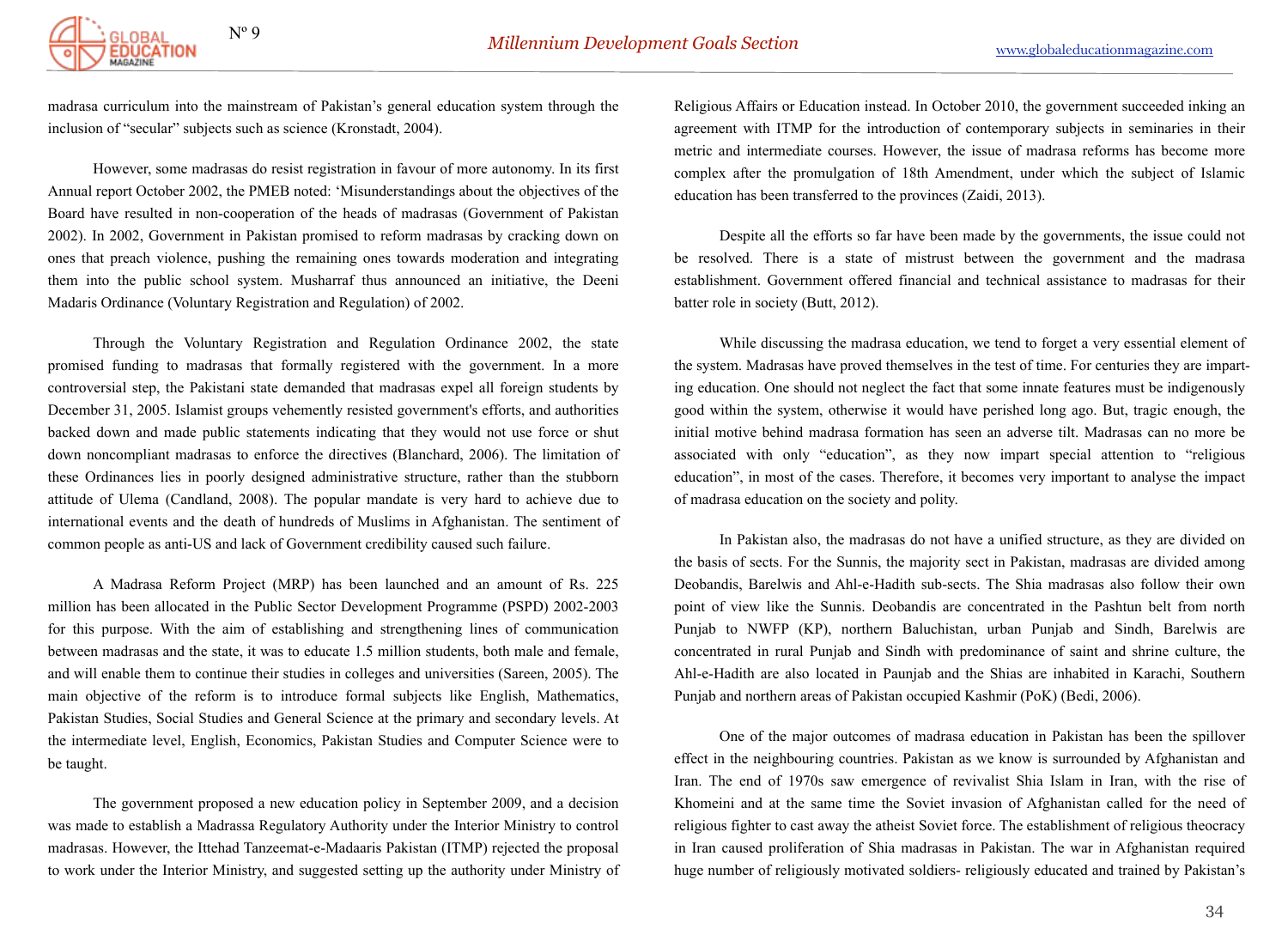

Inter Service Intelligence (ISI) with guidance from many madrasas of the region. The Afghan refugee factor was also very dominant in Afghanistan-Pakistan border area. The year 2001 experienced over 3.6 million refugees from Afghanistan establishing camps across Pakistan border. Pakistan organised network of Islamist parties run several programs in refugee camps related with health, social and educational services. And as a result, madrasas flourished in such environment as the state was unable to provide alternatives and radical forces took the chance (Nolan, 2006). Most of the volunteers of Afghan Jihad are Afghanis, and some Pakistani citizens as well, who originated from the NWFP (KP), Balochistan and also from Sindh and Punjab (Dorronsoro, 2000). The main activities of madrasas have over the years shifted from the Afghanistan border areas to southern and rural Punjab. The active role played by organisations like Jami'at-e-Ulema-e Islam (JUI) and Jama'at-e-Islami (JI) in the context of linking madrasas with Afghan cause is commendable. The tribal dominated region of Federally Administered Tribal Area (FATA), along the Afghanistan border proved to be the breeding grounds for Mujahideen trained in hundreds of seminaries, under the supervision of ISI instructors. The seminaries catered to Afghan refugees and recruits in the war against the communist forces in Afghanistan (Gul, 2009). The Soviet invasion caused proliferation of Deobandi madrasas in the border areas. The madrasas have been considered as Neofundamentalist groups, active in Pakistan and Afghanistan since 1980s which gave birth to the radicalisation of the conservative religious forces of Taliban. Their main aim is imposition of Shariyat and aggravation of Jihad in the name of religion (Roy, 2002).

 The madrasa have a strong following among the less fortunate section of both rural and urban Pakistan. With the spread of radical Islam into the hinterland of the country the madrsas have started to behave like a centre of power and politics. Therefore, the construction of madrasas generally receive more funds and donation in comparison to schools. On the other hand, the so-called educated section of Pakistan with cadet, public and missionary school upbringings do not want to get associated with madrasas.

 The madrasa students are not open towards the western educated people, as they are considered forerunners of un-Islamic thoughts and morally delinquent. Therefore, they start refuting the western concepts of capitalism, socialism, liberty, economic ideas and individualism and consider these concepts to be disruptive on the muslim society (Rahman, 2008). Most madrasas do not teach secular subjects. Religious leaders who decide the curriculum contend that every aspect of knowledge that a Muslim needs to know has been revealed to the Prophet and is contained in Qura'an. Given this resistance to secular knowledge, most religious schools are not designed to prepare students for employment (USAID, 2004).

 The religious and emotion concept of sawab or getting 'reward' for good deeds is very well attached with the concept of charity vis-a-vis madrasa. People with enormous amount of landed property and good fortune often sponsore the madrsas in lieu of a getting reward and blessings of the God and also for a better after-life.

 The cause and effect of the above mentioned points, have given scope and reason to the international community for demonising Islam. The conflicting and divisive role played by madrasas in Pakistan has given a chance to the international community to brand Islam as a violent religion and madrasas as the institution preaching that version. The international position of Pakistan has been severely questioned with the rise of Taliban and Al-Qaeda and their alleged link with the madrasa setup. There is no denying the fact that madrasa education produce religious, sectarian, sub-sectarian and anti-west bias, but it cannot be justified that such bias are translated into militancy and other forms of violence, as considered by the international community. In the eyes of western politicians, a certain type of education based on exclusive and rote learning of the Qura'an offered by madrasas, seem to be the only logical explanation for the inculcation of hate and irrationality in Islamist terrorists (Bergen and Pandey, 2006). The linking of Islamic education with militant activities against the West has resulted in the propagation of simplistic notions of Islam as a monolithic, ideological and violent faith (Saikh, 2006). And at the same time, not just madrasa students, but people from secular institutions also respond to political Islam. Most of those indulging in suicide bombing and actual fighting against non-Muslims are young, radical and angry people belonging to secular institutions of learning, who are majorly anti-West due to neo-colonial and exploitative policies (Rahman, 2008). There is a fundamental distinction between madrasa graduates who are from poor economic background, possessing little technological knowledge and lead a downplayed pious life in villages and the middle class, politically literate global Jihadis (Bedi, 2006). The second section uses its own western exposure and upbringing to negate the modern lifestyle and cause subsequent havoc in forms of terrorist attacks and other activities. An important aspect which is never discussed in international arena.

 Pakistan has been experiencing 'a wave of madrasa reform' post 9/11. But, unfortunately, most of these are a political 'eyewash', as the government has failed miserably to regulate and streamline the madrasa education. One of the major lacunae of the study has been the inability to estimate the total number of madrasas both registered and un-registered in Pakistan. Although, the government has been encouraging to register the madrasa, but sense of curricular autonomy and superiority are the major impediments towards rational development of the institution.